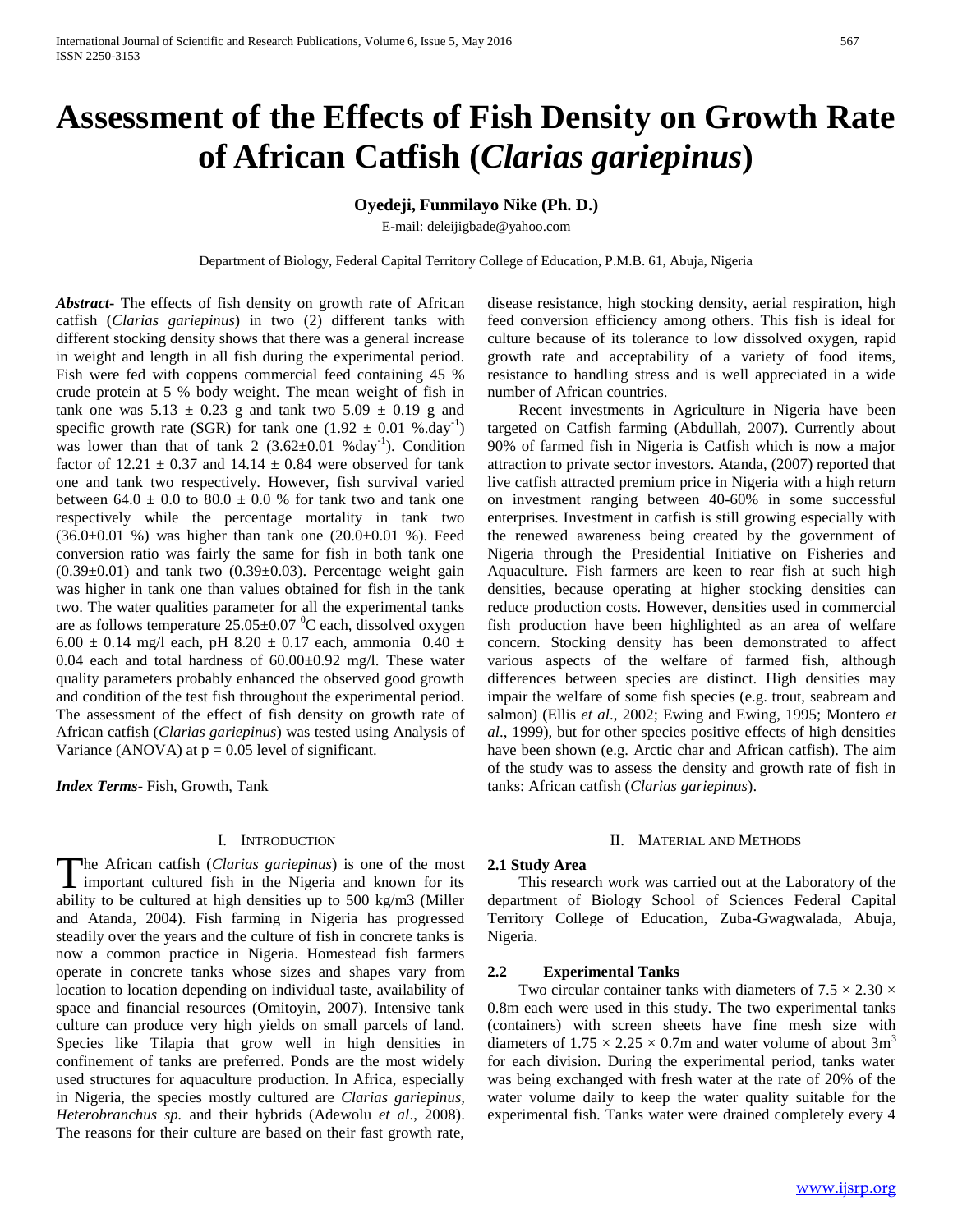days and cleaned, fish wastes were removed and tanks were filled with fresh water (Adebayo and Adesoji, 2008).

# **2.2.1 Source of Water for the Experiment**

 Water source of the present study was ground water pumped into the tanks through electrical pump and pipelines connected to the experimental tanks. All ponds were supplied with air through a central lobe blower and plastic pipes laid 50 cm below the water level. Water quality parameter including water temperature (°C), dissolved oxygen (DO) concentration (mg / l), water transparency (cm), pH (degrees), ammonia (NH3) (mg / l) and total dissolved salts (T.D.S) (mg / l) were determined. Water quality parameters were measured every four days.

### **2.3 Experimental fish and stocking density**

 A total of 100 African catfish *(Clarias gariepinus*) fingerlings, were obtained from a commercial hatchery Fish Farm in Gwagwalada Area Council of the Federal Capital Territory (FCT), Abuja-Nigeria. They were held in two tanks for acclimatization at Biology garden of Biology Department, School of Sciences Federal Capital Territory College of Education, Zuba-Gwagwalada, Abuja, Nigeria and maintained with a commercial feed with known dietary compositions for 7days prior to use for the experiment. Thereafter, the remaining fish after acclimatization were randomly stocked in circular tanks, the experimental fish were divided into two treatment groups the densely populated tank containing 25 fingerlings per tank while the second tanks containing 15 fingerlings per tank. All the experiments were carried out in duplicates. The stocked fish were fed at 5% body weight. Daily rations were divided into two halves and fed at 8 am and 4 pm West Africa time. At biweekly intervals, the fish in each tank were weighed and the amount of feed adjusted accordingly. Water quality parameters were determined on four (4) days interval basis during the experimental period. Water pH and temperature records was taken daily with a pH metre and laboratory mercury thermometer  $(0-100 \degree C)$  respectively. Length and weight measurements of the fingerlings were made at the start of experiment and weekly intervals using a metal metre rule and triple beam balance. Daily

mortalities of fish in the tanks were also recorded (Ellis and Ewing, 1995).

# **2.4 Growth parameter**

 Growth rate of test fish were evaluated as follows: mean weight gain (MWG) = W2-W1 (Okoye *et al*., 2001) where W1 and W2 are initial and final body weights of fish (g). Percentage weight gain (PWG), % = Wt-Wox100/Wo (Adewolu *et al*., 2008) where  $Wt = final weight (g)$  at end of experiment,  $Wo =$ fish weight (g) at start of experiment. Specific growth rate (SGR), %day<sup>-1</sup> = lnw2-lnw1x100/t<sub>2</sub> -t<sub>1</sub> (Brown, 1957) where w<sub>2</sub> = final weight of fish, w1 = initial weight of fish (g),  $t_2$  and  $t_1$  = mean of end of growth period and at time 0 in days and  $\ln =$ natural logarithm. Condition factor  $(K) = 100$ w/l3 where w and l are the observed total weight (g) and total length (cm) of a fish. Feed conversion ratio (FCR) = Feed intake (g)/weight gain (g), and Survival of fish  $(S) = Ni x 100/No$  (Alatise and Otubusin, 2006) where No and Ni are number of fish at start and end (alive) of experiment (Ellis *et al*., 2002; Abdullah, 2007).

# **2.5 Statistical Analysis**

 The results of the assessment of fish density and growth rate in tanks were statistically analysed using one way Analysis of Variance (ANOVA) from Ms Excel Statistics. Test applied would be F-test statistic at  $p= 0.05$ .

# III. RESULTS

# **2.1 Growth performance**

 Table 1 shows the summary of the results obtained for growth responses of *Clarias gariepinus* fingerlings raised in tanks with different stocking density. There was a general increase in weight and length in all fish during the experimental period. The mean weight of fish in tank one was  $5.13 \pm 0.23$  g and tank two  $5.09 \pm 0.19$  g and specific growth rate (SGR) for tank one  $(1.92 \pm 0.01 \%)$ . Was lower than that of tank 2  $(3.62 \pm 0.01 \text{ %day}^{-1})$ . Condition factor of  $12.21 \pm 0.37$  and  $14.14 \pm 0.37$ 0.84 were observed for tank one and tank two respectively.

**Table 1: Growth parameters of African Catfish (***Clarias gariepinus***) grew in different tanks.**

|                              | <b>Fish density/tank</b> |                  |  |
|------------------------------|--------------------------|------------------|--|
| <b>Growth parameter</b>      | Tank 1                   | Tank 2           |  |
|                              | $(n=15)$                 | $(n=25)$         |  |
| No of fish stock             | 15.0                     | 25.0             |  |
| Initial length of fish (cm)  | $2.2 \pm 0.05$           | $2.2 \pm 0.05$   |  |
| Final length of fish (cm)    | $14.0+0.2$               | $13.0 \pm 0.01$  |  |
| Initial weight of fish $(g)$ | $1.15 \pm 0.05$          | $1.15 \pm 0.2$   |  |
| Final weight of fish $(g)$   | $7.05 \pm 0.05$          | $7.0 \pm 0.05$   |  |
| Mean weight gain $(g)$       | $5.13 \pm 0.23$          | $5.09 \pm 0.19$  |  |
| Percentage weight gain (%)   | $513 \pm 23.0$           | $509 \pm 19.0$   |  |
| <b>SGR</b><br>(% )           | $1.92 \pm 0.01$          | $3.62 \pm 0.01$  |  |
| <b>FCR</b>                   | $0.39 \pm 0.01$          | $0.39 \pm 0.03$  |  |
| Condition factor (k)         | $12.21 \pm 0.37$         | $14.14 \pm 0.84$ |  |
| Survival of fish (%)         | $80.0 \pm 0.0$           | $64.0 \pm 0.0$   |  |
| Mortality (%)                | $20.0+0.01$              | $36.0 \pm 0.01$  |  |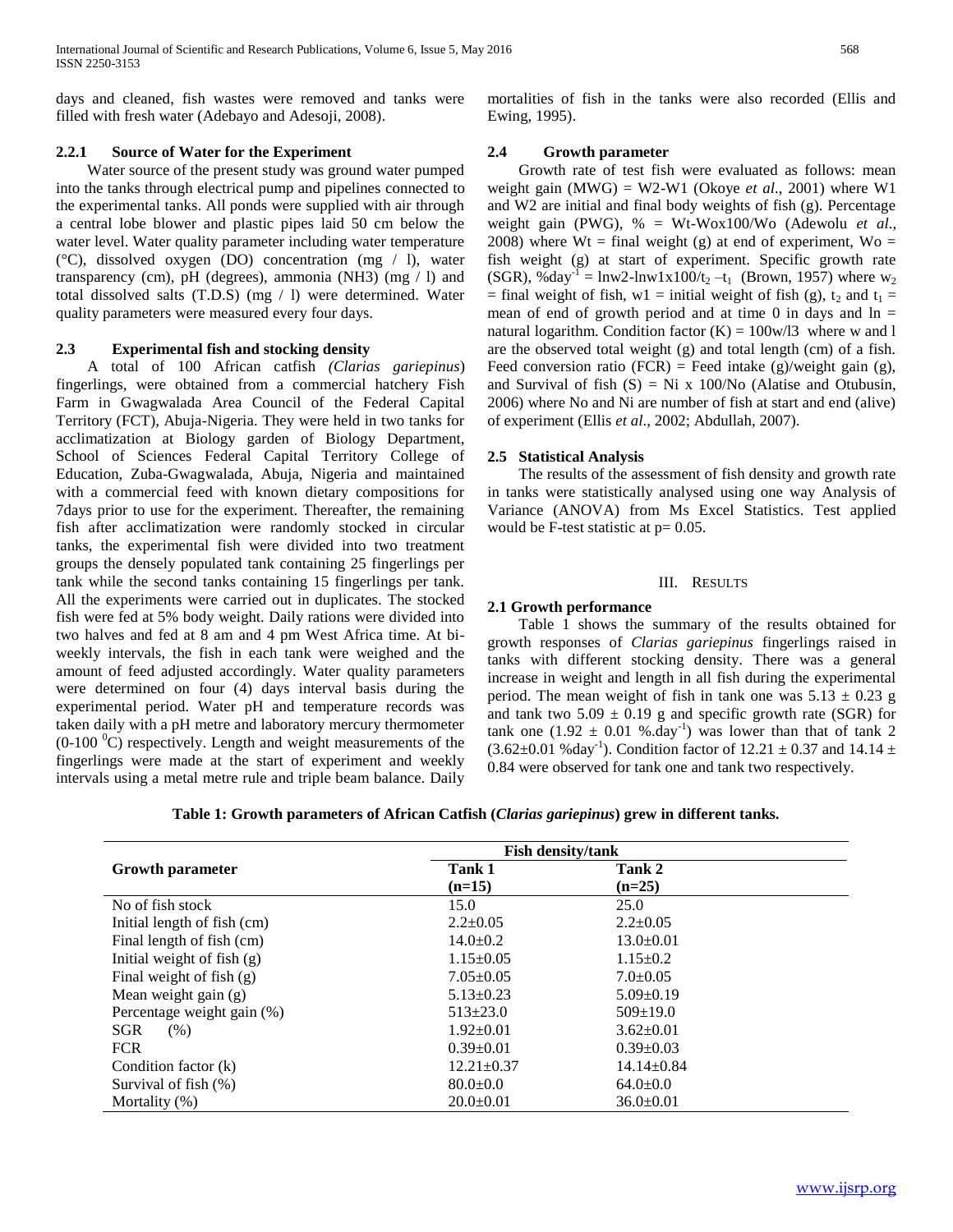International Journal of Scientific and Research Publications, Volume 6, Issue 5, May 2016 569 ISSN 2250-3153

Keys: n= number of fish per tank, SGR= Specific growth Rate, FCR= Feed Conversion Ratio in African catfish (*Clarias gariepinus*). Each value represented Mean ± Standard deviations

#### **3.2 Water quality Parameters**

The values of temperature, dissolve oxygen and other observed water quality parameters monitored for 42 days were within acceptable ranges for fish culture practice in this study as shown in Figure 1 below. This factor probably enhanced the observed good growth and condition of the test fish throughout the experimental period.



**Figure 1: Means values of water quality parameters for** *Clarias gariepinus* **fingerlings reared in different tanks in Gwagwalada, Abuja**

# IV. DISCUSSIONS

 The stocking densities investigated in this study did not show a significant effect of group size on growth rate although tank with the least fish tended to produce the greatest growth rate, albeit not significant. Percentage growth gain in tank 1 and tank 2 are as follows  $513 \pm 23.0$  % and  $509 \pm 19.0$  % respectively. However, final length of fish did not differ significantly between tanks, highest and lowest final length of fish were observed at stocking densities of 15 fish/tank  $(14.0\pm0.20 \text{ cm})$  and 25 fish/tank  $(13.0 \pm 0.10 \text{ cm})$  respectively. It is possible that a further increase of the stocking density may have resulted in significantly reduced growth rates. In addition, low stock density tank fish were not significantly different from those with high stock density, which agree with the studies by Adewolu *et al*. (2008) in the African catfish (*Clarius garierpinus*) where singularly housed fish grew more slowly than those in pairs or groups. The results obtained for growth responses of *Clarias gariepinus* fingerlings raised in tanks with different stocking density. There was a general increase in weight and length in all fish during the experimental period. The mean weight of fish in tank one was  $5.13 \pm 0.23$  g and tank two  $5.09 \pm 0.23$ 0.19 g and specific growth rate (SGR) for tank one  $(1.92 \pm 0.01)$ %.day<sup>-1</sup>) was lower than that of tank 2  $(3.62 \pm 0.01 \text{ %day}^{-1})$ . Condition factor of  $12.21 \pm 0.37$  and  $14.14 \pm 0.84$  were observed for tank one and tank two respectively. However, fish survival varied between  $64.0 \pm 0.0$  to  $80.0 \pm 0.0$  % for tank two and tank

one respectively while the percentage mortality in tank two  $(36.0 \pm 0.01 \%)$  was higher than tank one  $(20.0 \pm 0.01 \%)$ . Feed conversion ratio was fairly the same for fish in both tank one  $(0.39\pm0.01)$  and tank two  $(0.39\pm0.03)$ . Percentage weight gain was higher in tank one than values obtained for fish in the tank two. However, unlike the previously published studies, this study did not show a significant decline in growth rate as stocking density increased. This may be because stocking densities were not as high as those often used in aquaculture. It is possible that social interaction is not an important motivation for feeding in the Common African catfish. Alatise and Otubusin, (2006) reported effect of different stocking densities on Production of Catfish (*Clarias gariepinus*) in Bamboo-net cage System. These effects may be the result of intensified competition for food or compromised water quality. However, it is more likely that the stocking density never reached the threshold at which food availability and competition among individuals impacted growth rate. The values of temperature, dissolve oxygen and other observed water quality parameters monitored for seven (7) weeks were within acceptable ranges for fish culture practice in this study. The water qualities parameter for all the experimental tanks are as follows temperature  $25.05\pm0.07$  °C each, dissolved oxygen  $6.00 \pm 0.14$  mg/l each, pH  $8.20 \pm 0.17$  each, ammonia  $0.40 \pm 0.04$  each and total hardness of  $60.00 \pm 0.92$  mg/l (Table 1) and Figure 1). This factor probably enhanced the observed good growth and condition of the test fish throughout the experimental period. This agrees with Abdullah, (2007) which reported the evaluation of Fish Farming Potentials in Nigeria.